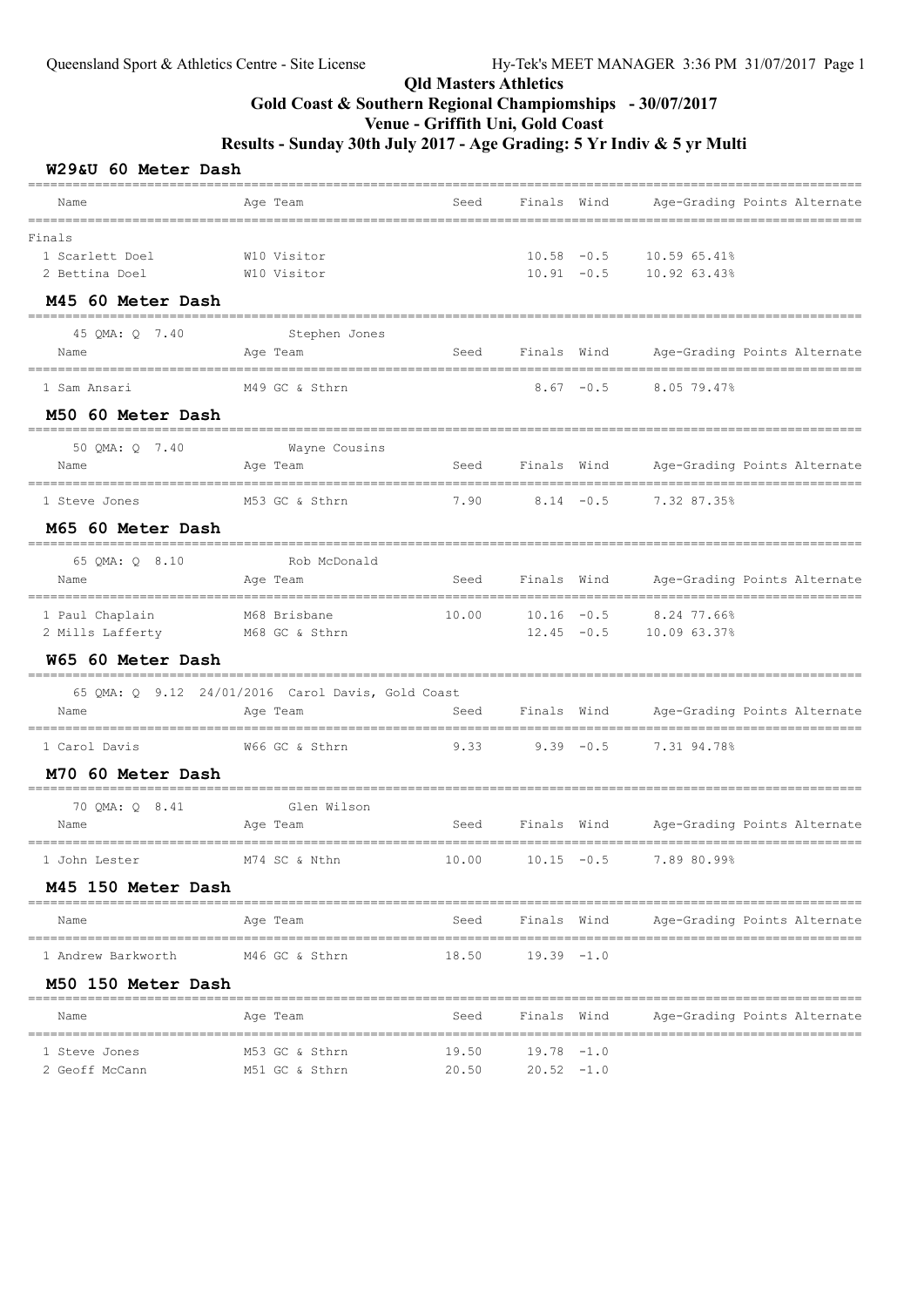#### W65 150 Motor Dash

|                                                    |                                                       |         |                               | =============================== |                                                              |
|----------------------------------------------------|-------------------------------------------------------|---------|-------------------------------|---------------------------------|--------------------------------------------------------------|
| Name                                               | Age Team                                              | Seed    | Finals Wind                   |                                 | Age-Grading Points Alternate                                 |
| 1 Carol Davis                                      | W66 GC & Sthrn                                        | 23.08   | $23.21 -1.0$                  |                                 |                                                              |
| M65 150 Meter Dash                                 |                                                       |         |                               |                                 |                                                              |
| Name                                               | Age Team                                              | Seed    | Finals Wind                   |                                 | Age-Grading Points Alternate                                 |
| 1 Paul Chaplain<br>2 Mills Lafferty M68 GC & Sthrn | M68 Brisbane                                          | 27.00   | $24.56 - 1.0$<br>$31.34 -1.0$ |                                 |                                                              |
| M70 150 Meter Dash                                 |                                                       |         |                               |                                 |                                                              |
| Name                                               | Age Team                                              | Seed    |                               | Finals Wind                     | Age-Grading Points Alternate                                 |
| 1 John Lester                                      | M74 SC & Nthn                                         | 16.00   | $24.58 - 1.0$                 |                                 |                                                              |
| M45 300 Meter Dash                                 |                                                       |         |                               |                                 |                                                              |
|                                                    | 45 QMA: Q 37.17 27/02/2016 Gary Parkinson, GC & Sthrn |         |                               |                                 |                                                              |
| Name                                               | Age Team                                              | Seed    | Finals                        |                                 | Age-Grading Points Alternate                                 |
| 1 Andrew Barkworth M46 GC & Sthrn                  |                                                       | 42.00   | 42.54                         | 38.20 78.54%                    |                                                              |
| M50 300 Meter Dash                                 |                                                       |         |                               |                                 |                                                              |
| 50 QMA: Q 40.45 2008 Joe Begley                    |                                                       |         |                               |                                 |                                                              |
| Name                                               | Age Team                                              | Seed    | Finals                        |                                 | Age-Grading Points Alternate                                 |
| 1 Geoff McCann                                     | M51 GC & Sthrn                                        | 40.70   | 41.69                         | 36.14 83.02%                    |                                                              |
| 2 Steve Jones                                      | M53 GC & Sthrn                                        | 43.00   | 43.71                         | 37.89 79.18%                    |                                                              |
| 3 Martin Fruin                                     | M51 Brisbane                                          | 67.00   | 58.57                         | 50.77 59.09%                    |                                                              |
| <b>W65 300 Meter Dash</b>                          | ====================                                  |         |                               |                                 |                                                              |
|                                                    | 65 QMA: Q 49.11 29/05/2016 Carol Davis, Gold Coast    |         |                               |                                 |                                                              |
| Name                                               | Age Team                                              | Seed    | Finals                        |                                 | Age-Grading Points Alternate                                 |
| 1 Carol Davis                                      | W66 GC & Sthrn                                        | 50.45   | 49.97                         | 35.79 92.22%                    |                                                              |
| M65 300 Meter Dash                                 |                                                       |         |                               |                                 |                                                              |
| 65 QMA: Q 41.75 2008                               | Colin Buyers                                          |         |                               |                                 |                                                              |
| Name                                               | Age Team                                              | Seed    | Finals                        | ============                    | Age-Grading Points Alternate<br>---------------------------- |
| 1 Paul Chaplain                                    | M68 Brisbane                                          | 56.00   | 55.86                         | 43.88 68.37%                    |                                                              |
| 2 Mills Lafferty                                   | M68 GC & Sthrn                                        |         | 76.14                         | 59.81 50.16%                    |                                                              |
| M65 800 Meter Run                                  |                                                       |         |                               |                                 |                                                              |
| 65 QMA: Q 2:22.15                                  | Alan Bradford                                         |         |                               |                                 |                                                              |
| Name                                               | Age Team                                              | Seed    | Finals                        |                                 | Age-Grading Points Alternate                                 |
| 1 Paul Chaplain                                    | M68 Brisbane                                          | 3:20.04 | 4:05.50                       | 3:10.91 52.97%                  |                                                              |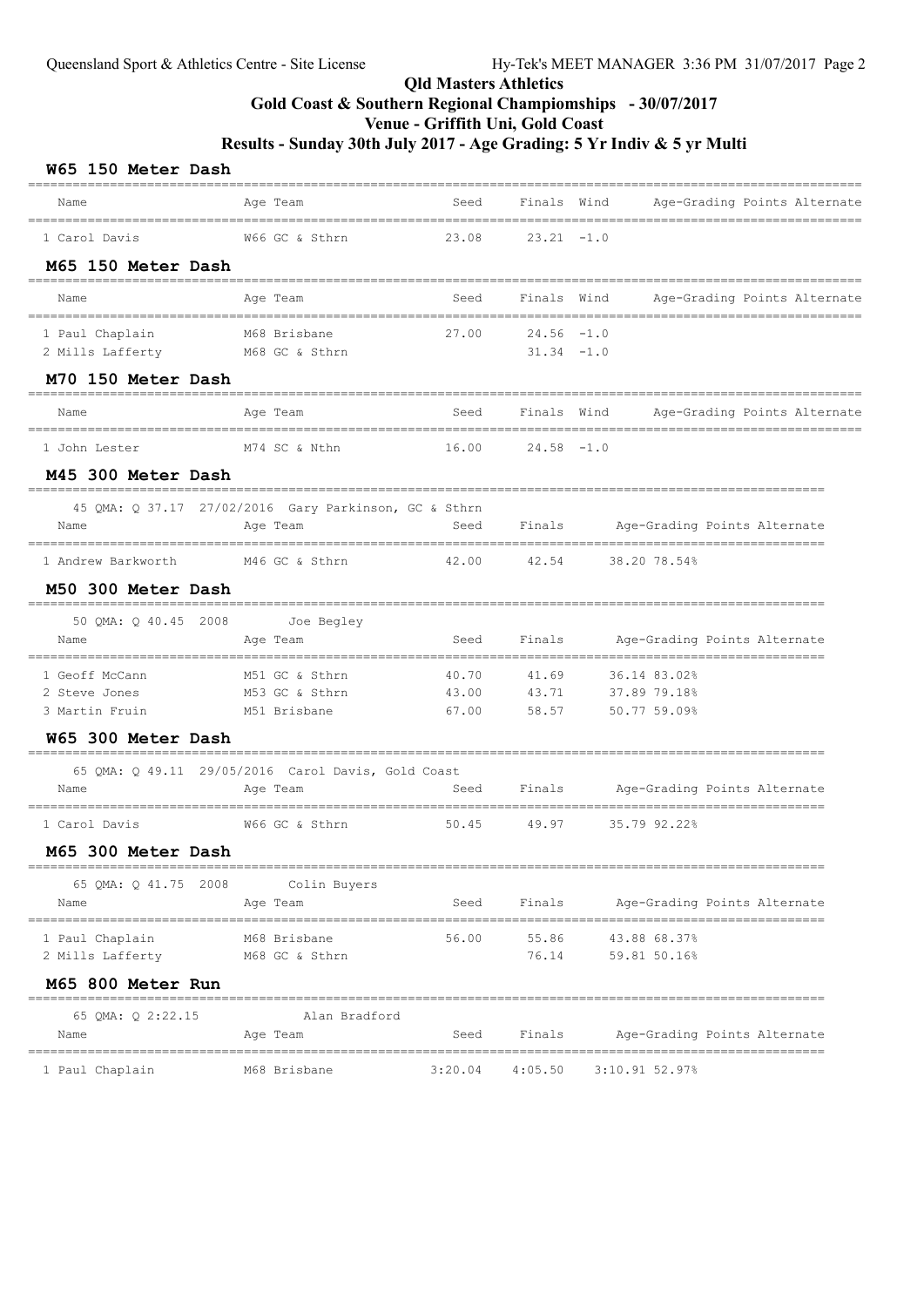| M75 800 Meter Run                                         |                                                    |      |                  |                                                        |
|-----------------------------------------------------------|----------------------------------------------------|------|------------------|--------------------------------------------------------|
| 75 QMA: Q 2:40.26<br>Name                                 | Hugh Coogan<br>Age Team                            |      |                  | Seed Finals Age-Grading Points Alternate               |
| 1 Colin Mancey                                            | M75 GC & Sthrn                                     |      | 3:20.82          | 2:19.05 72.72%                                         |
| M45 Long Jump                                             |                                                    |      |                  |                                                        |
| 45 QMA: Q 6.19m<br>Name                                   | Harry Giles<br>Age Team                            |      | Seed Finals Wind | Age-Grading Points Alternate                           |
| 1 Sam Ansari                                              | M49 GC & Sthrn                                     |      | 4.26m            | NWI<br>4.92m 54.97%                                    |
| M65 Long Jump                                             |                                                    |      |                  |                                                        |
| 65 QMA: Q 4.79m<br>Name                                   | Spencer Herft<br>Age Team                          |      | Seed Finals Wind | Age-Grading Points Alternate                           |
| 1 Mills Lafferty                                          | M68 GC & Sthrn                                     |      | 2.70m            | NWI<br>4.10m 45.84%                                    |
| W29&U Shot Put                                            |                                                    |      |                  |                                                        |
| Name                                                      | Age Team                                           | Seed | Finals           | Age-Grading Points Alternate                           |
| 1 Scarlett Doel<br>2 Bettina Doel                         | W10 Visitor<br>W10 Visitor                         |      | 6.02m<br>5.88m   | $6.02m$ 26.60%<br>5.88m 25.98%                         |
| M35 Shot Put                                              |                                                    |      |                  |                                                        |
| _____________________________<br>35 QMA: Q 15.89m<br>Name | Peter Phillips<br>Age Team                         | Seed | Finals           | Age-Grading Points Alternate                           |
| 1 Anthony Eggersdoff M35 GC & Sthrn                       |                                                    |      | 7.66m            | 7.94m 34.37%                                           |
| W35 Shot Put                                              |                                                    |      |                  |                                                        |
| 35 QMA: Q 11.86m<br>Name                                  | Age Team                                           | Seed | Finals           | Age-Grading Points Alternate                           |
| 1 Tami Labovics                                           | W38 GC & Sthrn                                     |      | 8.06m            | ----------------------------<br>8.35m 36.92%           |
| M40 Shot Put                                              |                                                    |      |                  |                                                        |
| 40 QMA: Q 15.06m<br>Name                                  | ____________________<br>Peter Lonsdale<br>Age Team | Seed | Finals           | Age-Grading Points Alternate                           |
| 1 Rene Doel                                               | M41 GC & Sthrn                                     |      | 10.86m           | -----------------------------------<br>$12.09m$ 52.31% |
| M45 Shot Put                                              |                                                    |      |                  |                                                        |
| 45 QMA: Q 14.19m<br>Name                                  | Peter Phillips<br>Age Team                         | Seed | Finals           | Age-Grading Points Alternate                           |
| 1 Sam Ansari                                              | M49 GC & Sthrn                                     |      | 6.20m            | 7.45m 32.24%                                           |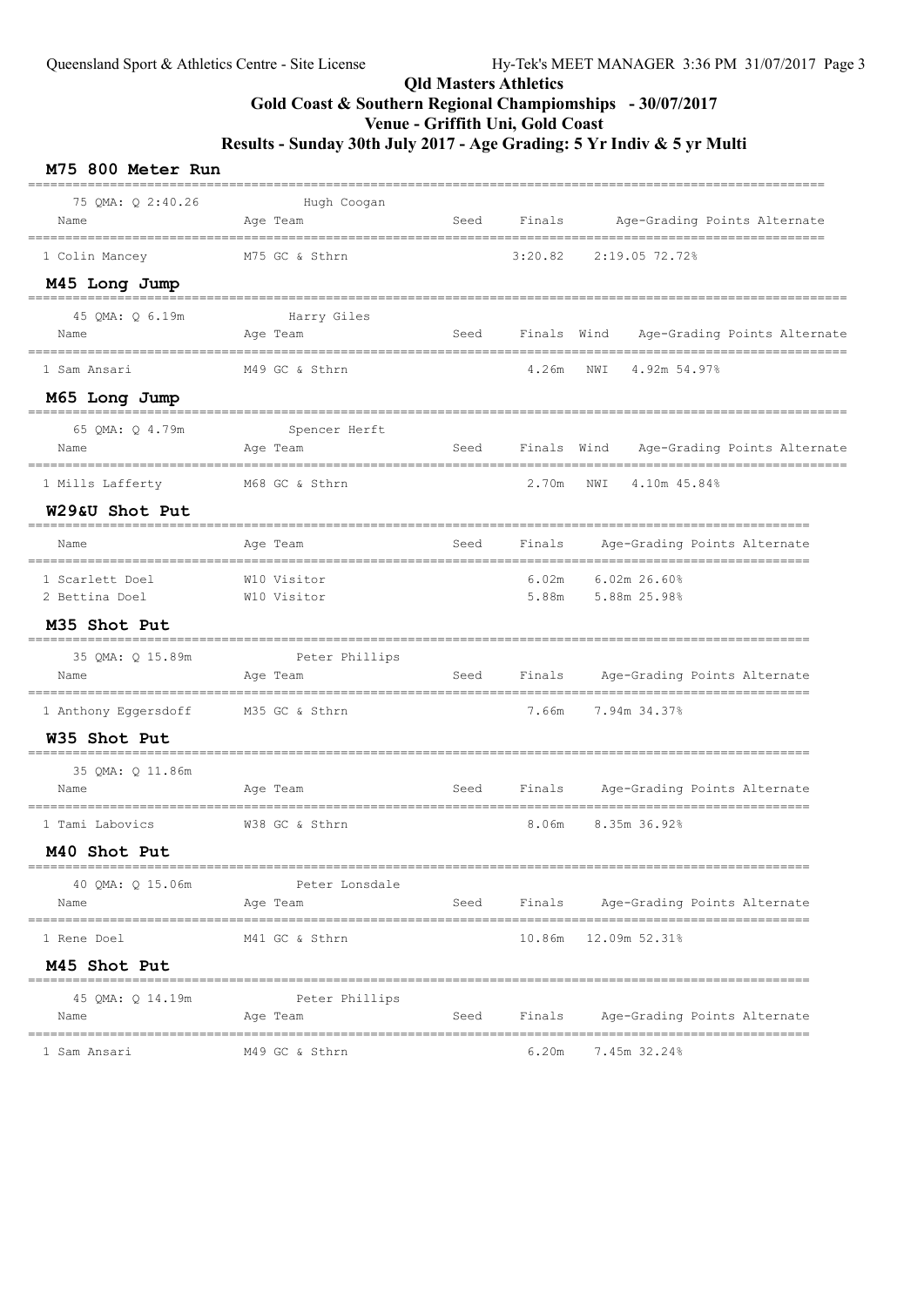#### W45 Shot Put

| 45 QMA: Q 11.30m<br>Name                                | Age Team                                           | Seed | Finals                  | Age-Grading Points Alternate                   |
|---------------------------------------------------------|----------------------------------------------------|------|-------------------------|------------------------------------------------|
| -------<br>1 Althen Mackie                              | W47 GC & Sthrn                                     |      | 8.41m                   | 10.04m 44.38%                                  |
| M55 Shot Put                                            |                                                    |      |                         |                                                |
| 55 QMA: Q 12.25m<br>Name                                | ---------------------<br>Peter Clark<br>Age Team   | Seed |                         | Finals Age-Grading Points Alternate            |
| 1 Michael Kirkby                                        | M56 GC & Sthrn                                     |      | 9.17m                   | 11.65m 50.38%                                  |
| M65 Shot Put                                            |                                                    |      |                         |                                                |
| 65 QMA: Q 11.81m 2002<br>Name                           | Arvo Ropelin<br>Age Team                           | Seed |                         | Finals Age-Grading Points Alternate            |
| 1 Kevin Ryall<br>2 Mills Lafferty<br>3 Franz Schlechter | M68 GC & Sthrn<br>M68 GC & Sthrn<br>M65 GC & Sthrn |      | 8.85m<br>7.78m<br>7.02m | 12.04m 52.09%<br>10.58m 45.79%<br>9.55m 41.32% |
| M80 Shot Put                                            |                                                    |      |                         |                                                |
| 80 QMA: Q 10.19m 2006<br>Name                           | Feliks Jekabsons<br>Age Team                       | Seed |                         | Finals Age-Grading Points Alternate            |
| 1 Bill McMullen                                         | ________________<br>M83 GC & Sthrn                 |      | 7.40m                   | 11.13m 48.18%                                  |
| W29&U Discus Throw                                      |                                                    |      |                         |                                                |
| Name                                                    | Age Team                                           | Seed | Finals                  | Age-Grading Points Alternate                   |
| 1 Bettina Doel<br>2 Scarlett Doel                       | W10 Visitor<br>W10 Visitor                         |      | 14.35m<br>11.65m        | 14.35m 18.68%<br>11.65m 15.17%                 |
| M35 Discus Throw                                        | ____________________________________               |      |                         |                                                |
| 35 QMA: Q 54.15m<br>Name                                | Darron Haworth<br>Age Team                         | Seed | Finals                  | Age-Grading Points Alternate                   |
| 1 Anthony Eggersdoff M35 GC & Sthrn                     |                                                    |      | 20.81m                  | 21.10m 28.49%                                  |
| W35 Discus Throw                                        |                                                    |      |                         |                                                |
| 35 QMA: Q 39.96m<br>Name                                | Age Team                                           | Seed | Finals                  | Age-Grading Points Alternate                   |
| 1 Tami Labovics                                         | W38 GC & Sthrn                                     |      | 14.97m                  | 15.52m 20.21%                                  |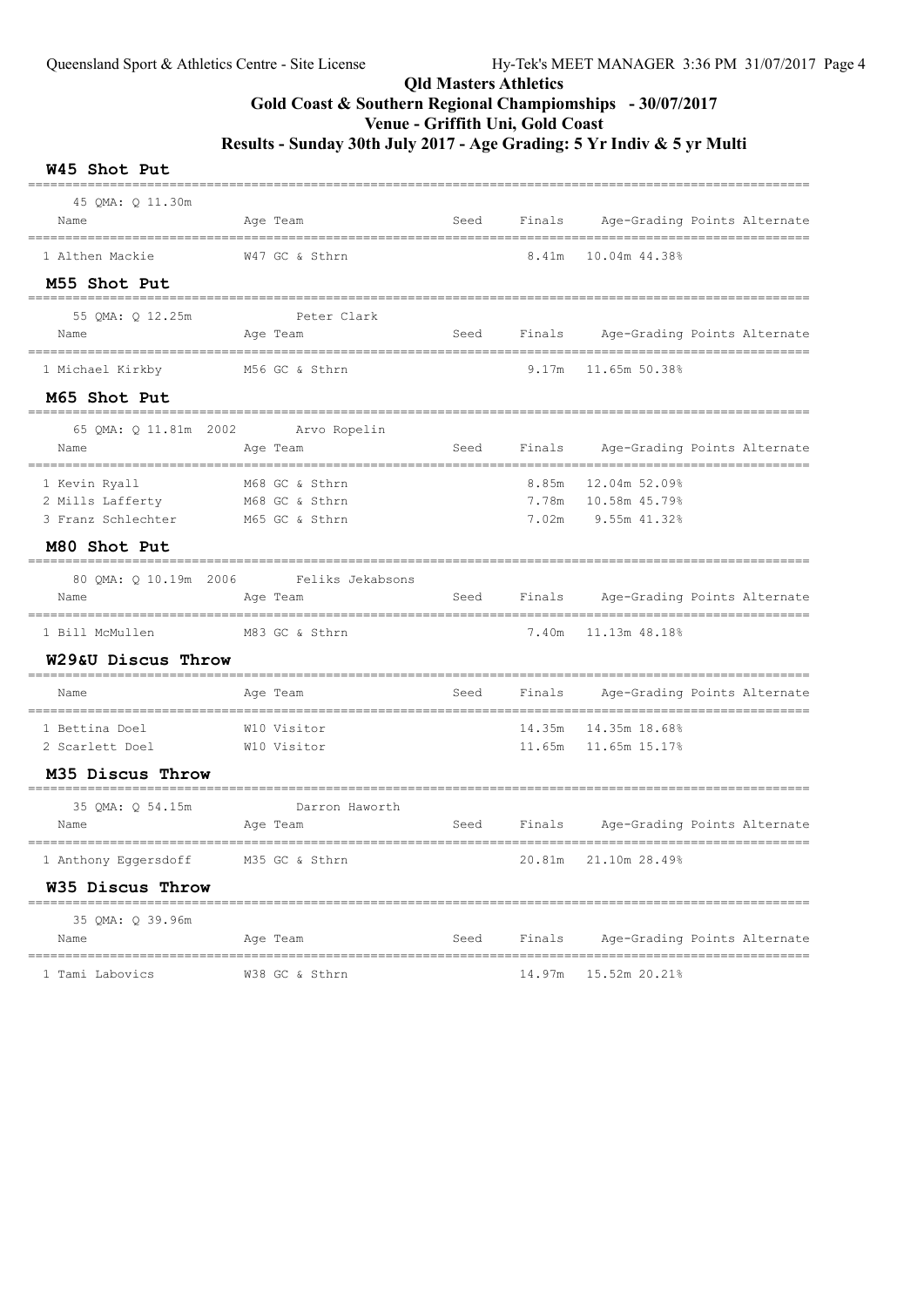#### M40 Discus Throw ========================================================================================================= 40 QMA: Q 54.35m Darron Haworth Name Age Team Seed Finals Age-Grading Points Alternate ========================================================================================================= 1 Rene Doel M41 GC & Sthrn 33.48m 36.87m 49.78% W45 Discus Throw ========================================================================================================= 45 QMA: Q 39.38m Name Age Team Seed Finals Age-Grading Points Alternate ========================================================================================================= 1 Althen Mackie W47 GC & Sthrn 26.13m 31.50m 41.03% M55 Discus Throw ========================================================================================================= 55 QMA: Q 44.42m Warwick Selvey Name Age Team Seed Finals Age-Grading Points Alternate ========================================================================================================= 1 Michael Kirkby M56 GC & Sthrn 33.92m 37.66m 50.84% M65 Discus Throw ========================================================================================================= 65 QMA: Q 45.76m 2005 Warwick Selvey Name Age Team Seed Finals Age-Grading Points Alternate ========================================================================================================= 1 Kevin Ryall M68 GC & Sthrn 29.85m 34.73m 46.89% 2 Franz Schlechter M65 GC & Sthrn 26.51m 30.84m 41.64% 3 Mills Lafferty M68 GC & Sthrn 23.26m 27.06m 36.54% M80 Discus Throw ========================================================================================================= 80 QMA: Q 28.08m 2006 Feliks Jekabsons Name and Age Team Seed Finals Age-Grading Points Alternate ========================================================================================================= 1 Bill McMullen M83 GC & Sthrn 21.37m 35.13m 47.43% W29&U Javelin Throw ========================================================================================================= Name and Age Team Seed Finals Age-Grading Points Alternate ========================================================================================================= 1 Scarlett Doel W10 Visitor 15.27m 15.27m 20.92% 2 Bettina Doel W10 Visitor 11.96m 11.96m 16.38% M35 Javelin Throw ========================================================================================================= 35 QMA: Q 59.52m Mark Stevens Name Age Team Seed Finals Age-Grading Points Alternate ========================================================================================================= 1 Anthony Eggersdoff M35 GC & Sthrn 18.38m 18.61m 18.90%